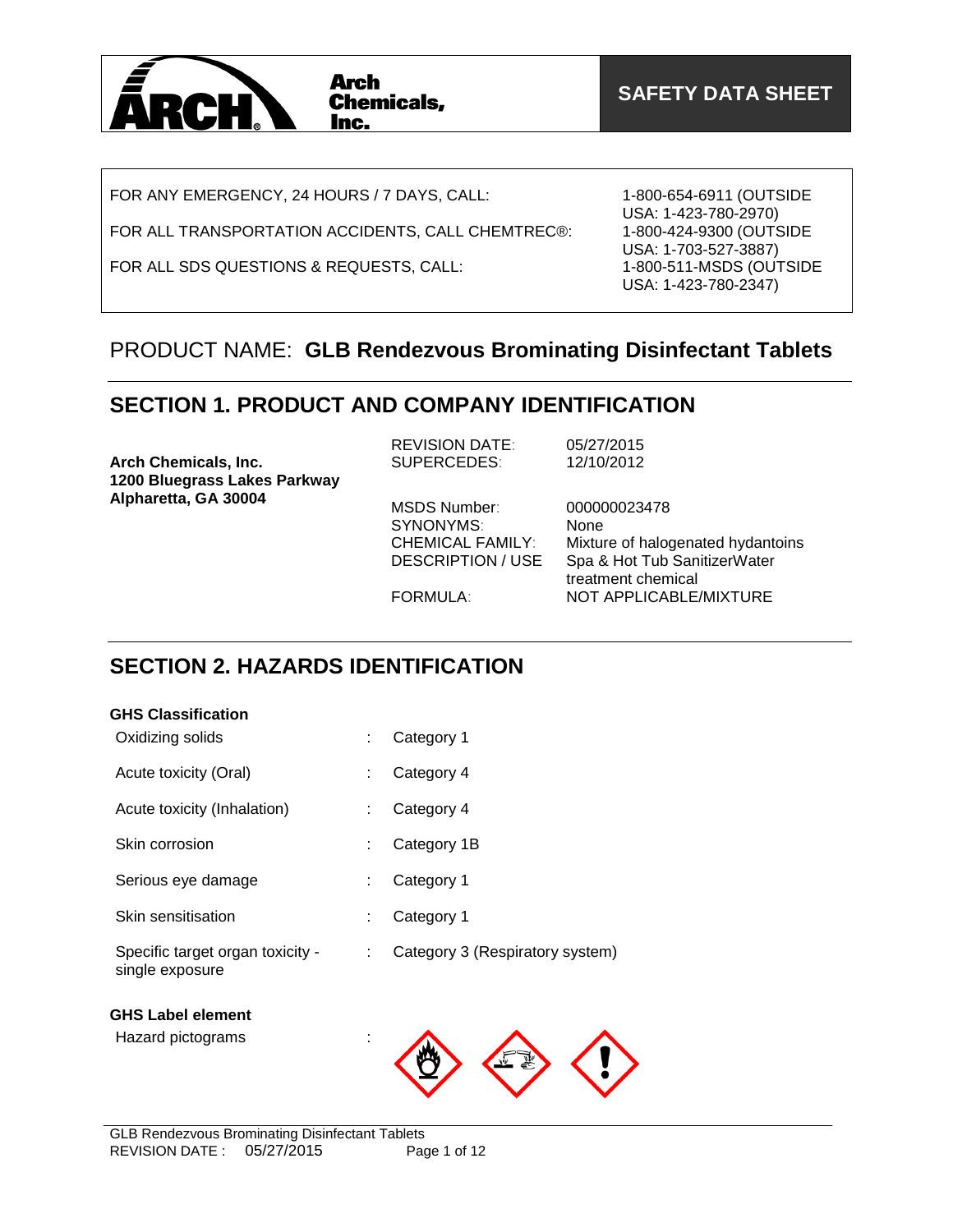

| Signal word              |   | Danger                                                                                                                                                                                                                                                                                                                                                                                                                                                                                                                                                                                                                                                                                                                                                                                                                                                                                                                                                                                                                                                                                                                                                                                                                                                                                                                                                                                                                                                                                                                                                                                                                                                                                                                                                                                                                                                                                                                                                                                                                                                                                                  |
|--------------------------|---|---------------------------------------------------------------------------------------------------------------------------------------------------------------------------------------------------------------------------------------------------------------------------------------------------------------------------------------------------------------------------------------------------------------------------------------------------------------------------------------------------------------------------------------------------------------------------------------------------------------------------------------------------------------------------------------------------------------------------------------------------------------------------------------------------------------------------------------------------------------------------------------------------------------------------------------------------------------------------------------------------------------------------------------------------------------------------------------------------------------------------------------------------------------------------------------------------------------------------------------------------------------------------------------------------------------------------------------------------------------------------------------------------------------------------------------------------------------------------------------------------------------------------------------------------------------------------------------------------------------------------------------------------------------------------------------------------------------------------------------------------------------------------------------------------------------------------------------------------------------------------------------------------------------------------------------------------------------------------------------------------------------------------------------------------------------------------------------------------------|
| Hazard statements        |   | H271 May cause fire or explosion; strong oxidiser.<br>H302 + H332 Harmful if swallowed or if inhaled<br>H314 Causes severe skin burns and eye damage.<br>H317 May cause an allergic skin reaction.<br>H318 Causes serious eye damage.<br>H335 May cause respiratory irritation.                                                                                                                                                                                                                                                                                                                                                                                                                                                                                                                                                                                                                                                                                                                                                                                                                                                                                                                                                                                                                                                                                                                                                                                                                                                                                                                                                                                                                                                                                                                                                                                                                                                                                                                                                                                                                         |
| Precautionary statements | ÷ | <b>Prevention:</b><br>P210 Keep away from heat.<br>P220 Keep/Store away from clothing/ combustible materials.<br>P221 Take any precaution to avoid mixing with combustibles.<br>P260 Do not breathe dust or mist.<br>P264 Wash skin thoroughly after handling.<br>P270 Do not eat, drink or smoke when using this product.<br>P271 Use only outdoors or in a well-ventilated area.<br>P272 Contaminated work clothing should not be allowed out of the<br>workplace.<br>P280 Wear protective gloves/ protective clothing/ eye protection/<br>face protection.<br>P283 Wear fire/ flame resistant/ retardant clothing.<br><b>Response:</b><br>P301 + P312 + P330 IF SWALLOWED: Call a POISON CENTER<br>or doctor/ physician if you feel unwell. Rinse mouth.<br>P301 + P330 + P331 IF SWALLOWED: Rinse mouth. Do NOT<br>induce vomiting.<br>P303 + P361 + P353 IF ON SKIN (or hair): Take off immediately<br>all contaminated clothing. Rinse skin with water/shower.<br>P304 + P340 + P310 IF INHALED: Remove person to fresh air<br>and keep comfortable for breathing. Immediately call a POISON<br>CENTER or doctor/ physician.<br>P305 + P351 + P338 + P310 IF IN EYES: Rinse cautiously with<br>water for several minutes. Remove contact lenses, if present and<br>easy to do. Continue rinsing. Immediately call a POISON CENTER<br>or doctor/ physician.<br>P306 + P360 IF ON CLOTHING: rinse immediately contaminated<br>clothing and skin with plenty of water before removing clothes.<br>P333 + P313 If skin irritation or rash occurs: Get medical advice/<br>attention.<br>P363 Wash contaminated clothing before reuse.<br>P370 + P378 In case of fire: Use dry sand, dry chemical or<br>alcohol-resistant foam to extinguish.<br>P371 + P380 + P375 In case of major fire and large quantities:<br>Evacuate area. Fight fire remotely due to the risk of explosion.<br>Storage:<br>P403 + P233 Store in a well-ventilated place. Keep container<br>tightly closed.<br>P405 Store locked up.<br>Disposal:<br>P501 Dispose of contents/ container to an approved waste<br>disposal plant. |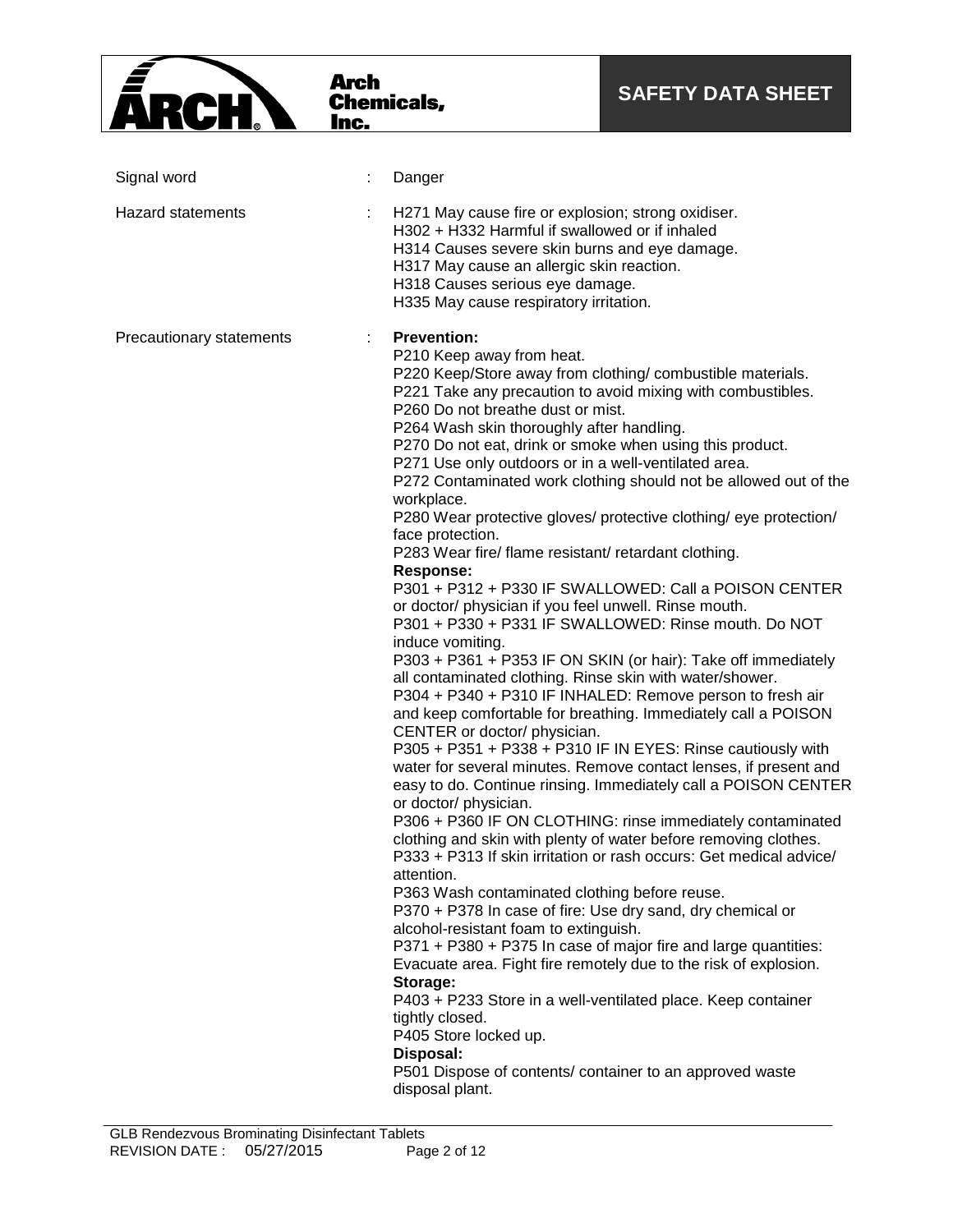

#### **Other hazards**

None known.

### **SECTION 3. COMPOSITION/INFORMATION ON INGREDIENTS**

| CAS OR CHEMICAL NAME<br>2,4-IMIDAZOLIDINEDIONE, 1-BROMO-3-<br>CHLORO-5,5-DIMEMETHYL | CAS#<br>16079-88-2 | % RANGE<br>54.2 |
|-------------------------------------------------------------------------------------|--------------------|-----------------|
| 2,4-IMIDAZOLIDINEDIONE, 1,3-<br>DICHLORO-5,5-DIMETHYL                               | 118-52-5           | 28.9            |
| 2,4-IMIDAZOLIDINEDIONE, 1,3-<br>DICHLORO-5-ETHYL-5-METHYL                           | 89415-87-2         | 15.9            |
| SODIUM CHLORIDE                                                                     | 7647-14-5          | 1.0             |

## **SECTION 4. FIRST AID MEASURES**

| General Advice:     | Call a poison control center or doctor for treatment advice. For 24-hour<br>emergency medical assistance, call Arch Chemical Emergency Action Network at<br>1-800-654-6911. Have the product container or label with you when calling a<br>poison control center or doctor, or going for treatment. |
|---------------------|-----------------------------------------------------------------------------------------------------------------------------------------------------------------------------------------------------------------------------------------------------------------------------------------------------|
| Inhalation:         | IF INHALED: Move person to fresh air. If person is not breathing, call 911 or an<br>ambulance, then give artificial respiration, preferably mouth-to-mouth if possible.<br>Call a poison control center or doctor for further treatment advice.                                                     |
| Skin Contact:       | IF ON SKIN OR CLOTHING: Take off contaminated clothing. Rinse skin<br>immediately with plenty of water for 15-20 minutes. Call a poison control center or<br>doctor for treatment advice.                                                                                                           |
| Eye Contact:        | IF IN EYES: Hold eye open and rinse slowly and gently with water for 15-20<br>minutes. Remove contact lenses, if present, after the first 5 minutes, then<br>continue rinsing eye. Call a poison control center or doctor for treatment advice.                                                     |
| Ingestion:          | IF SWALLOWED: Call a poison control center or doctor immediately for treatment<br>advice. Have person sip a glass of water if able to swallow. Do not induce<br>vomiting unless told to do so by a poison control center or doctor. Do not give<br>anything by mouth to an unconscious person.      |
| Notes to Physician: | Probable mucosal damage may contraindicate the use of gastric lavage.                                                                                                                                                                                                                               |

# **SECTION 5. FIREFIGHTING MEASURES**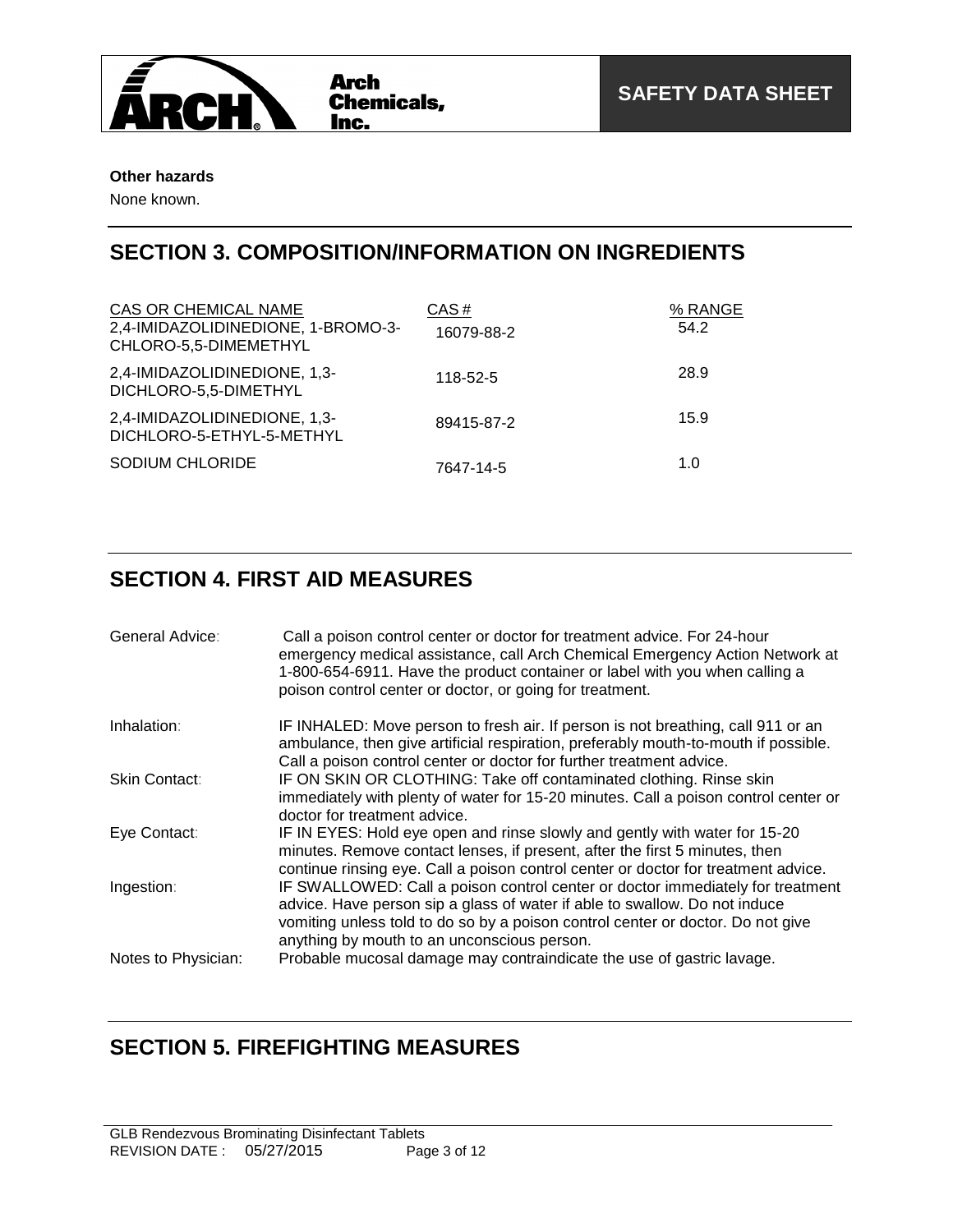

| Flammability Summary (OSHA):                      | Combustible above 93 deg. C / 200 deg. F.                                                                                                                                                |
|---------------------------------------------------|------------------------------------------------------------------------------------------------------------------------------------------------------------------------------------------|
| <b>Flammable Properties</b>                       |                                                                                                                                                                                          |
| Flash Point:                                      | 93 °C $\sqrt{ }$<br>200 °F                                                                                                                                                               |
| <b>Autoignition Temperature:</b>                  | No data                                                                                                                                                                                  |
| Fire / Explosion Hazards:                         | Strong oxidizer Dust in air can be an explosion hazard. If the<br>product is involved in a fire, toxic smokes could develop.                                                             |
| <b>Extinguishing Media:</b>                       | Water in flooding quantities Foam Dry chemical                                                                                                                                           |
| Fire Fighting Instructions:                       | In case of fire, use normal fire-fighting equipment and the personal<br>protective equipment recommended in Section 8 to include a NIOSH<br>approved self-contained breathing apparatus. |
| <b>Hazardous Combustion Products:</b>             | During a fire, irritating and highly toxic gases may be generated by<br>thermal decomposition or combustion.                                                                             |
| Upper Flammable / Explosive Limit,<br>$%$ in air: | No data                                                                                                                                                                                  |
| Lower Flammable / Explosive Limit,<br>$%$ in air: | No data                                                                                                                                                                                  |

## **SECTION 6. ACCIDENTAL RELEASE MEASURES**

| Personal Protection for Emergency<br>Situations: | Additional protective clothing must be worn to prevent personal<br>contact with this material. Those items include but are not limited to<br>boots, impervious gloves, hard hat, splash-proof goggles,<br>impervious clothing, i.e., chemically impermeable suit, self-contained<br>breathing apparatus.                                                                                                                                                                                                |
|--------------------------------------------------|---------------------------------------------------------------------------------------------------------------------------------------------------------------------------------------------------------------------------------------------------------------------------------------------------------------------------------------------------------------------------------------------------------------------------------------------------------------------------------------------------------|
| <b>Spill Mitigation Procedures</b>               |                                                                                                                                                                                                                                                                                                                                                                                                                                                                                                         |
| Air Release:                                     | Hazardous concentrations in air may be found in local spill area and<br>immediately downwind. Dusting from this product could occur.<br>Contain all solids for treatment and/or disposal as a potential<br>hazardous waste.                                                                                                                                                                                                                                                                             |
| Water Release:                                   | This material is heavier than water. This material is soluble in water.<br>Notify all downstream users of possible contamination. Divert water<br>flow around spill if possible and safe to do so. Contain all solids for<br>treatment and/or disposal as a potential hazardous waste.                                                                                                                                                                                                                  |
| Land Release:                                    | Sweep up and place in suitable clean, dry containers for reclamation<br>or later disposal. Do not place spill materials back in their original<br>containers. Neutralize any residue with dilute, alkaline sodium<br>bisulfite or thiosulfate solution; absorb with sand or vermiculite and<br>place in a compatible container for disposal. If spilled material is wet,<br>neutralize and proceed as stated above. Contain all solids for<br>treatment and/or disposal as a potential hazardous waste. |
| Additional Spill Information :                   | Remove all sources of ignition. Stop source of spill as soon as<br>possible and notify appropriate personnel. Utilize emergency<br>response personal protection equipment prior to the start of any<br>response. Evacuate all non-essential personnel. Dispose of spill<br>residues per guidelines under Section 13, Disposal Consideration.                                                                                                                                                            |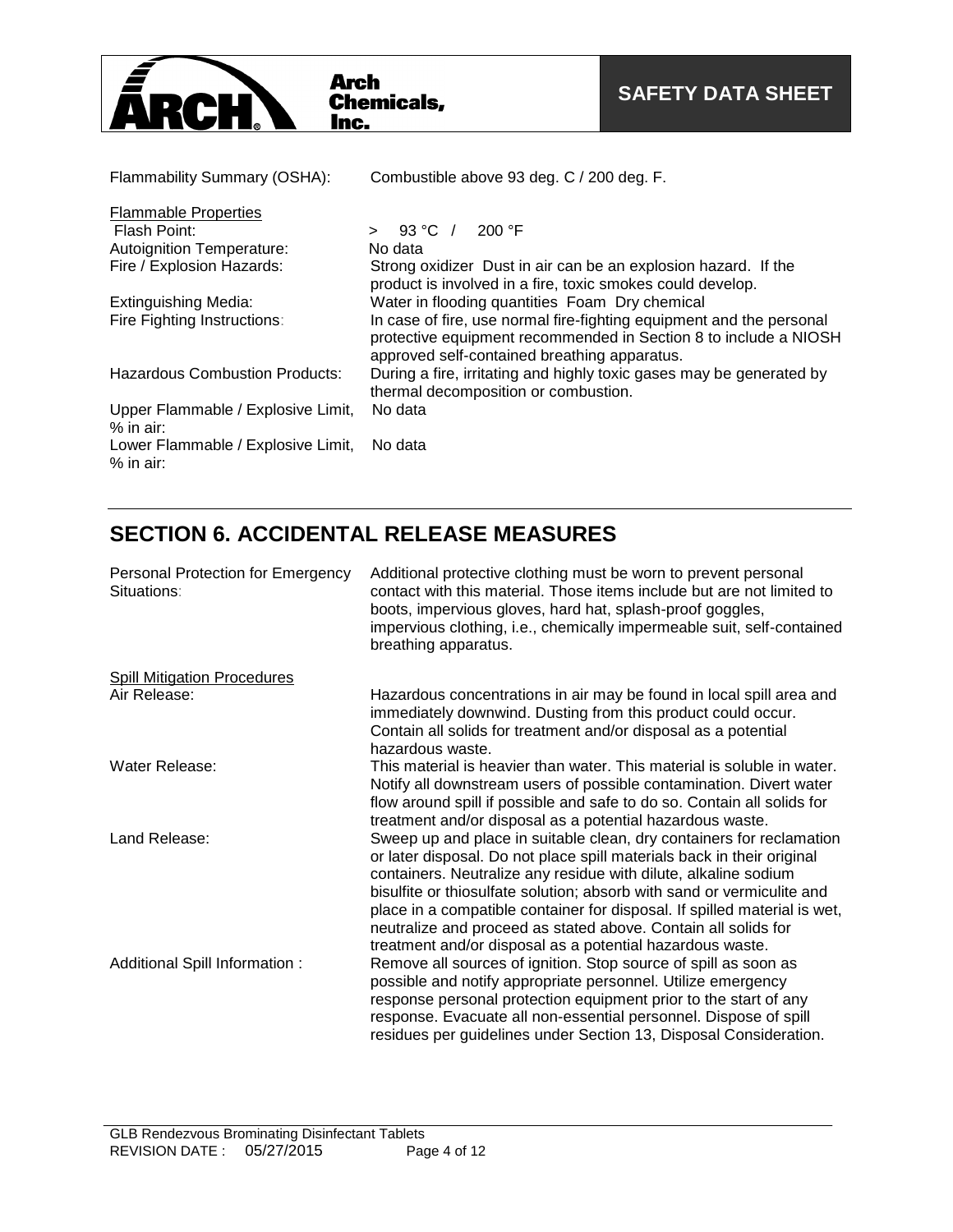

### **SECTION 7. HANDLING AND STORAGE**

| Handling:                                                                     | Do not take internally. Avoid contact with skin, eyes and clothing.<br>Upon contact with skin or eyes, wash off with water. Avoid inhalation                      |
|-------------------------------------------------------------------------------|-------------------------------------------------------------------------------------------------------------------------------------------------------------------|
| Storage:                                                                      | of dust and fumes.<br>Store in a cool dry ventilated location, away from sources of ignition<br>or other incompatible conditions and chemicals. Keep container(s) |
| Incompatible Materials for Storage:<br>Do Not Store At temperatures<br>Above: | closed. Avoid direct exposure to sunlight. Avoid creating dusts.<br>Refer to Section 10, "Incompatible Materials."<br>$37.7 \text{ °C}$                           |

### **SECTION 8. EXPOSURE CONTROLS/PERSONAL PROTECTION**

| Ventilation:                                    | Local exhaust ventilation or other engineering controls are normally required<br>when handling or using this product to keep airborne exposures below the<br>TLV, PEL or other recommended exposure limit.                                                                |  |
|-------------------------------------------------|---------------------------------------------------------------------------------------------------------------------------------------------------------------------------------------------------------------------------------------------------------------------------|--|
| Protective Equipment for Routine Use of Product |                                                                                                                                                                                                                                                                           |  |
|                                                 |                                                                                                                                                                                                                                                                           |  |
| <b>Respiratory Protection:</b>                  | Wear a NIOSH approved respirator if levels above the exposure limits are<br>possible.                                                                                                                                                                                     |  |
| Respirator Type:                                | A NIOSH approved air purifying respirator with organic vapor cartridge and<br>N95 particulate filter. Air purifying respirators should not be used in oxygen<br>deficient or IDLH atmospheres or if exposure concentrations exceed ten<br>(10) times the published limit. |  |
| Skin Protection:                                | Wear impervious gloves to avoid skin contact. When exposure to high                                                                                                                                                                                                       |  |

|                                  | concentrations are prolonged or repeated use protective boots and apron in<br>addition to gloves. |
|----------------------------------|---------------------------------------------------------------------------------------------------|
| Eye Protection:                  | Use chemical goggles.                                                                             |
| <b>Protective Clothing Type:</b> | Impervious, Neoprene                                                                              |
| <b>General Protective</b>        | An eye wash and safety shower should be provided in the immediate work                            |
| Measures:                        | area.                                                                                             |

#### **Components with workplace control parameters**

| Components (CAS-No.)                                             | Value       | Control<br>parameters | Basis (Update)  |
|------------------------------------------------------------------|-------------|-----------------------|-----------------|
| 2,4-IMIDAZOLIDINEDIONE, 1,3-<br>DICHLORO-5,5-DIMETHYL (118-52-5) | TWA         | $0.2 \text{ mg/m}$ 3  | ACGIH (02 2014) |
|                                                                  | <b>STEL</b> | $0.4 \text{ mg/m}$ 3  | ACGIH (02 2014) |

### **SECTION 9. PHYSICAL AND CHEMICAL PROPERTIES**

Physical State: solid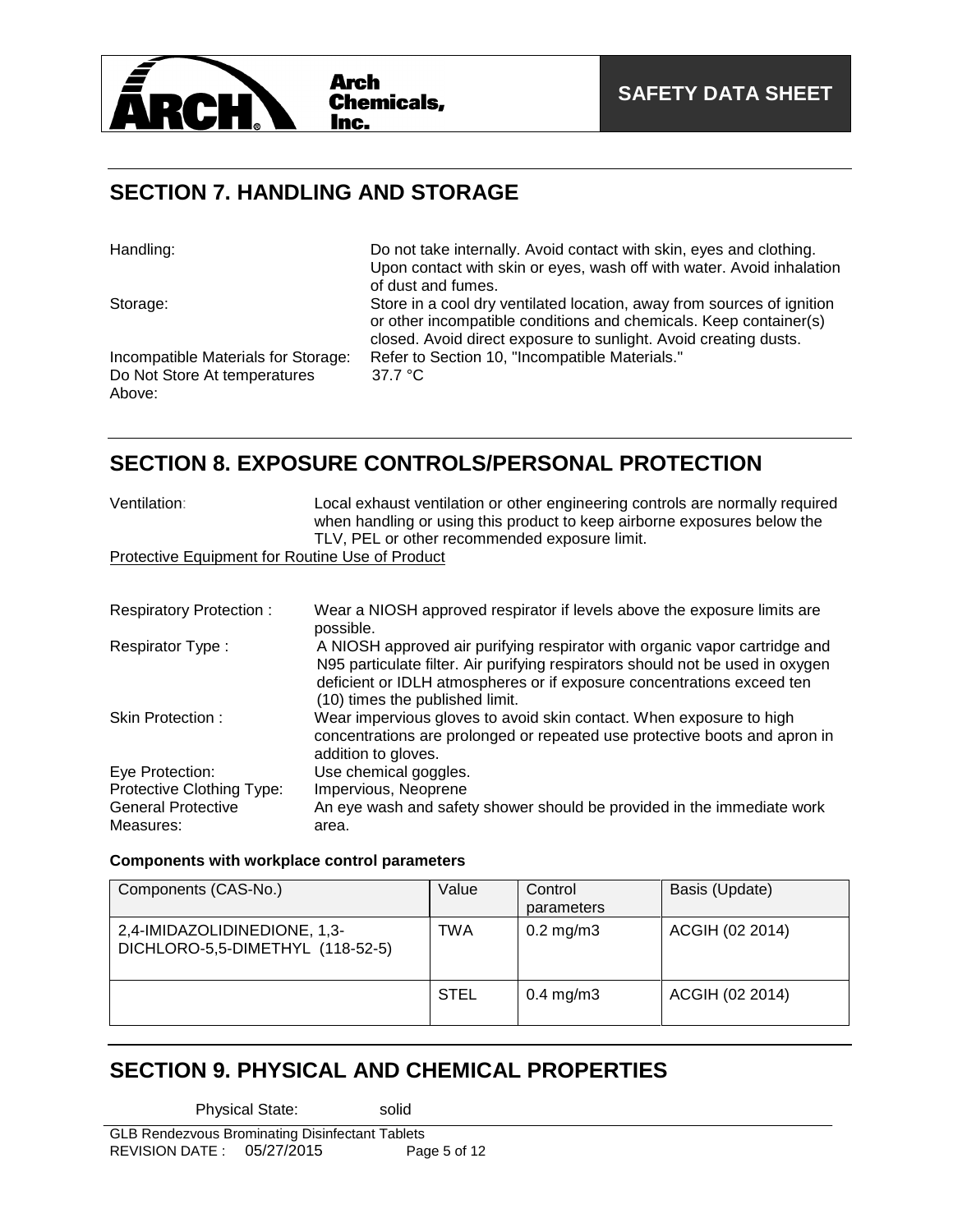| Form                                       | Tablet                                                            |
|--------------------------------------------|-------------------------------------------------------------------|
| Color:                                     | off-white                                                         |
| Odor:                                      | Slightly pungent                                                  |
| Molecular Weight:                          | Not Applicable/Mixture                                            |
| $pH$ :                                     | 3.6 (@ 25 Deg. C) at 10 g/l in water                              |
| <b>Boiling Point:</b>                      | Not applicable                                                    |
| Melting point/freezing                     | Not applicable                                                    |
| point                                      |                                                                   |
| Density:                                   |                                                                   |
|                                            | No data                                                           |
| Vapor Pressure:                            | Not applicable                                                    |
| Vapor Density:                             | No data                                                           |
| Viscosity:                                 | Not applicable                                                    |
| Fat Solubility:                            | No data                                                           |
| Solubility in Water:                       | 5.4 gm/l (@ 25 Deg. C)                                            |
| Partition coefficient n-<br>octanol/water: | Not applicable                                                    |
| Evaporation Rate:                          | Not applicable                                                    |
| Oxidizing:                                 | Product has oxidizing properties.                                 |
| Volatiles, % by vol.:                      | No data                                                           |
| <b>VOC Content</b>                         | This product does not contain any chemicals listed under the U.S. |
|                                            | Clean Air Act Section 111 SOCMI Intermediate or Final VOC's (40   |
|                                            | CFR 60.489). This product does not contain any VOC exemptions     |
|                                            | listed under the U.S. Clean Air Act Section 450.                  |
| <b>HAP Content</b>                         | Not applicable                                                    |
|                                            |                                                                   |

# **SECTION 10. STABILITY AND REACTIVITY**

**Arch** 

**TRCI** 

Aren<br>Chemicals,<br><u>Inc.</u>

| <b>Stability and Reactivity Summary:</b> | Stable under normal conditions. Not sensitive to mechanical<br>shock. Not sensitive to static discharge. Product is an oxidizer.<br>Corrosive. Product will not undergo hazardous polymerization. |  |  |  |
|------------------------------------------|---------------------------------------------------------------------------------------------------------------------------------------------------------------------------------------------------|--|--|--|
| Conditions to Avoid:                     | Sparks, open flame, other ignition sources, and elevated<br>temperatures., Exposure to moist air or water, Contact with<br>incompatible substances                                                |  |  |  |
| Chemical Incompatibility:                | strong acids, strong bases, oxidizers, moisture                                                                                                                                                   |  |  |  |
| <b>Hazardous Decomposition Products:</b> | Carbon monoxide, Carbon dioxide, Chlorine, Bromine, Nitrogen,<br>organic materials                                                                                                                |  |  |  |
| Decomposition Temperature:               | 120 °C - , 248 °F-                                                                                                                                                                                |  |  |  |

### **SECTION 11. TOXICOLOGICAL INFORMATION**

Component Animal Toxicology Oral LD50 value: 2,4- IMIDAZOLIDINEDIONE , 1-BROMO-3- CHLORO-5,5- DIMEMETHYL LD50 =  $929 \text{ mg/kg}$  Rat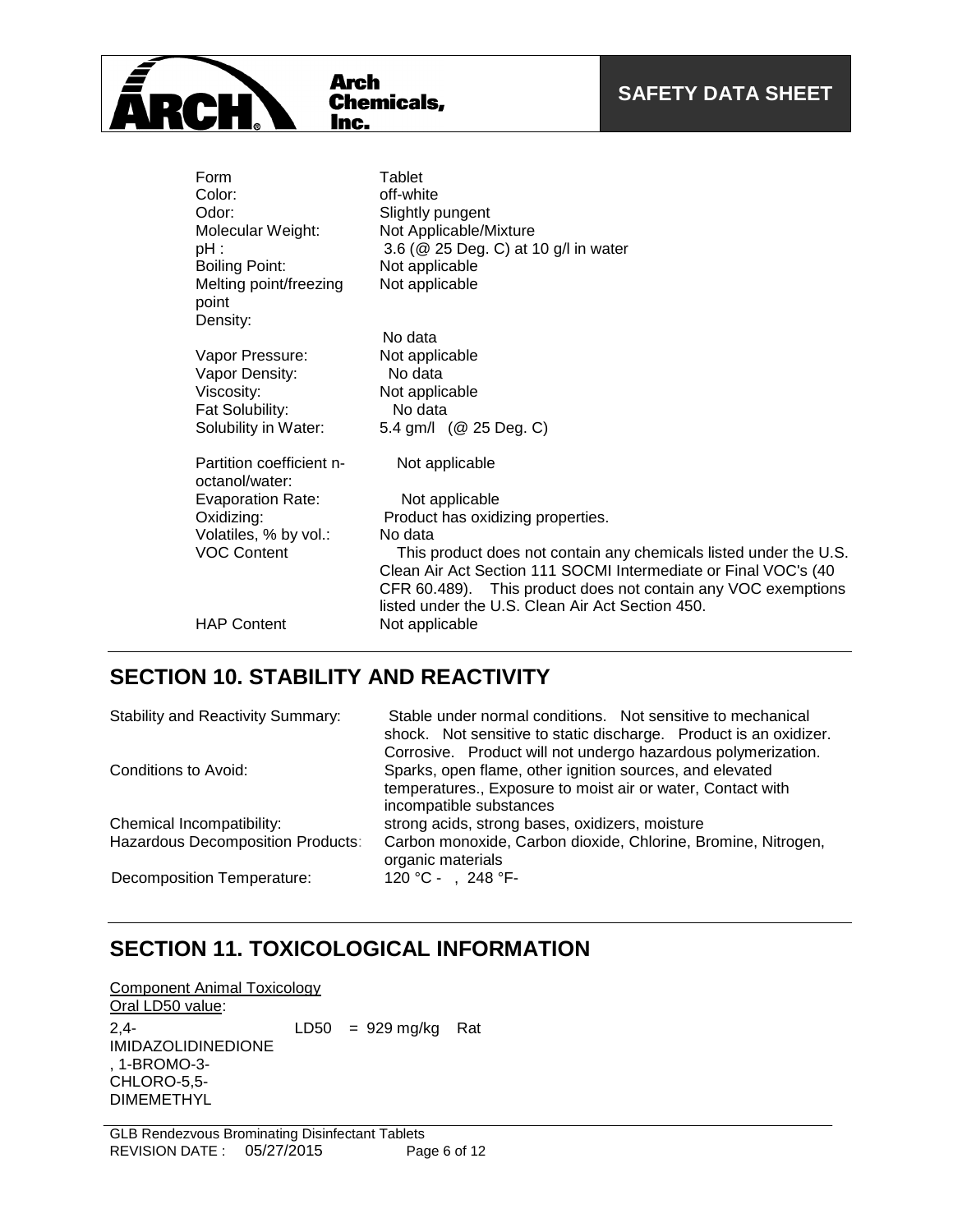

2,4- IMIDAZOLIDINEDIONE , 1,3-DICHLORO-5,5- DIMETHYL LD50 =  $542 \text{ mg/kg}$  Rat 2,4- IMIDAZOLIDINEDIONE , 1,3-DICHLORO-5- ETHYL-5-METHYL No data SODIUM CHLORIDE LD50 = 3,000 mg/kg Rat Component Animal Toxicology Dermal LD50 value: 2,4- IMIDAZOLIDINEDIONE , 1-BROMO-3- CHLORO-5,5- DIMEMETHYL LD50 > 2,000 mg/kg Rabbit  $24-$ IMIDAZOLIDINEDIONE , 1,3-DICHLORO-5,5- DIMETHYL LD50 > 20,000 mg/kg Rabbit 2,4- IMIDAZOLIDINEDIONE , 1,3-DICHLORO-5- ETHYL-5-METHYL No data SODIUM CHLORIDE LD50 > 10,000 mg/kg Rabbit Component Animal Toxicology Inhalation LC50 value: 2,4- IMIDAZOLIDINEDIONE , 1,3-DICHLORO-5,5- DIMETHYL Inhalation LCLo  $1 h = 20$  mg/l Rat 2,4- IMIDAZOLIDINEDIONE , 1,3-DICHLORO-5- ETHYL-5-METHYL No data SODIUM CHLORIDE Inhalation LC50 1 h > 42 mg/l Rat **Product Animal Toxicity** Oral LD50 value: LD50 468 - 477 mg/kg Rat Dermal LD50 value: LD50 Believed to be > 2,000 mg/kg Rabbit Inhalation LC50 value: Inhalation LC50 No data Inhalation LC50 No data Skin Irritation: Expected to be corrosive. Eye Irritation: This material is expected to be corrosive. Skin Sensitization: May cause allergic skin sensitization in some individuals.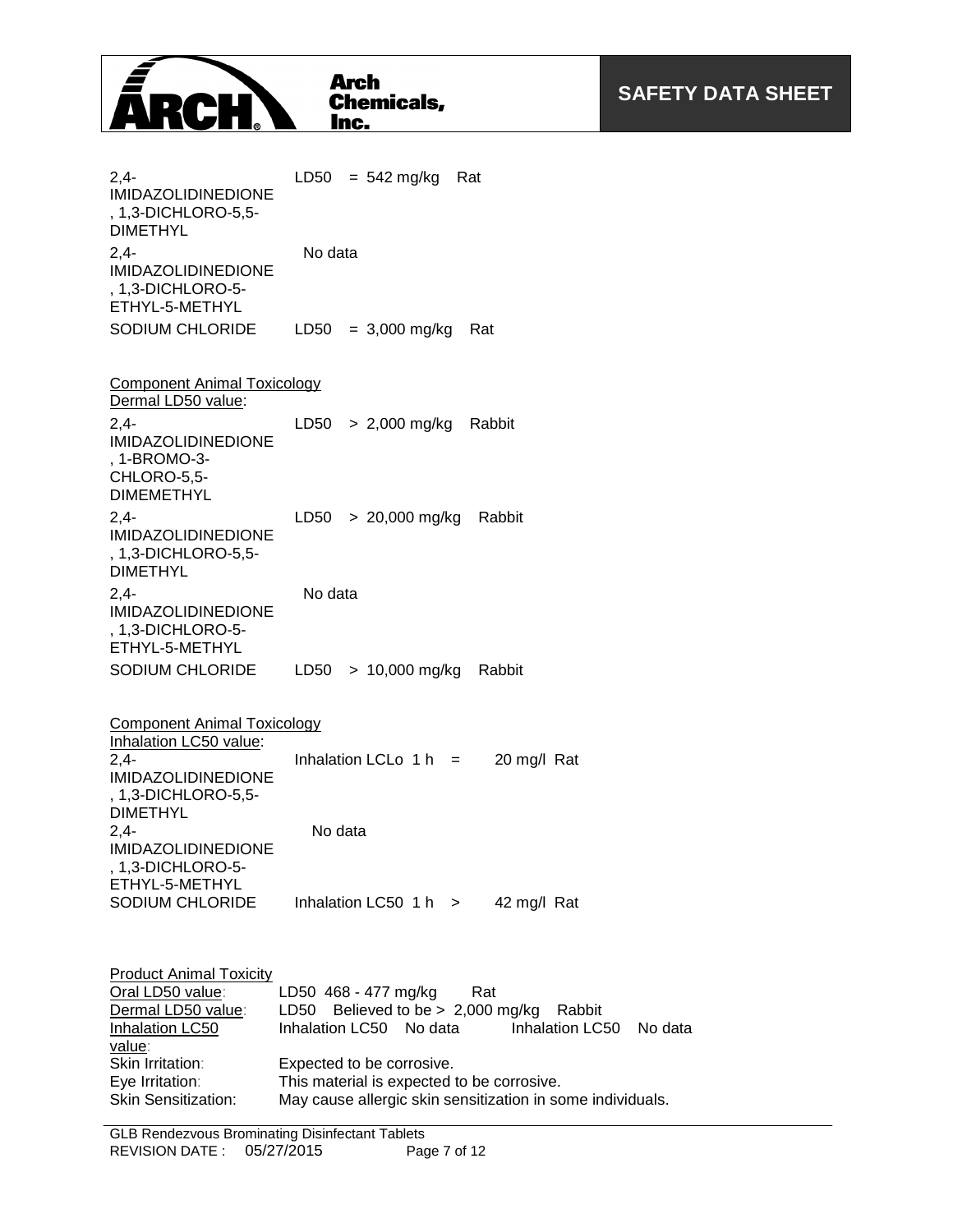

|                                                                                                                       | BROMO-3-CHLORO-5,5-<br><b>DIMEMETHYL</b> | 2,4-IMIDAZOLIDINEDIONE, 1-                                                      | Positive skin sensitizer, guinea pig - Buehler Method                                                                      |  |
|-----------------------------------------------------------------------------------------------------------------------|------------------------------------------|---------------------------------------------------------------------------------|----------------------------------------------------------------------------------------------------------------------------|--|
|                                                                                                                       | DICHLORO-5,5-DIMETHYL                    | 2,4-IMIDAZOLIDINEDIONE, 1,3-                                                    | Positive skin sensitizer, guinea pig - Buehler Method                                                                      |  |
| Acute Toxicity:<br>Subchronic / Chronic<br>Toxicity:                                                                  |                                          | Corrosive to eyes and skin<br>reported to cause subchronic or chronic toxicity. | Not known or reported to cause subchronic or chronic toxicity. Not known or                                                |  |
| Reproductive and<br>Not known or reported to cause reproductive or developmental toxicity.<br>Developmental Toxicity: |                                          |                                                                                 |                                                                                                                            |  |
| Mutagenicity:                                                                                                         |                                          | Not known or reported to be mutagenic.                                          |                                                                                                                            |  |
|                                                                                                                       | DICHLORO-5,5-DIMETHYL                    | 2,4-IMIDAZOLIDINEDIONE, 1,3-                                                    | This product was determined to be non-mutagenic in<br>the Ames assay.                                                      |  |
|                                                                                                                       |                                          | 2,4-IMIDAZOLIDINEDIONE, 1,3-<br>DICHLORO-5-ETHYL-5-METHYL                       | Not known or reported to be mutagenic.                                                                                     |  |
| Carcinogenicity:                                                                                                      |                                          |                                                                                 | This product is not known or reported to be carcinogenic by any reference<br>source including IARC, OSHA, NTP or EPA.      |  |
| 2,4-IMIDAZOLIDINEDIONE, 1,3-<br>DICHLORO-5,5-DIMETHYL                                                                 |                                          |                                                                                 | This chemical is not known or reported to be<br>carcinogenic by any reference source including IARC,<br>OSHA, NTP, or EPA. |  |
|                                                                                                                       |                                          | 2,4-IMIDAZOLIDINEDIONE, 1,3-<br>DICHLORO-5-ETHYL-5-METHYL                       | This chemical is not known or reported to be<br>carcinogenic by any reference source including IARC,<br>OSHA, NTP, or EPA. |  |

### **SECTION 12. ECOLOGICAL INFORMATION**

Overview: Highly toxic to fish and other aquatic organisms.

#### Ecological Toxicity Values for: 2,4-IMIDAZOLIDINEDIONE, 1-BROMO-3-CHLORO-5,5-DIMEMETHYL

| Oncorhynchus mykiss (rainbow<br>trout)       | $\sim$ | static test 96 h LC50 = $0.40$ mg/l      |
|----------------------------------------------|--------|------------------------------------------|
| Lepomis macrochirus (Bluegill<br>sunfish)    | $\sim$ | static test 96 h LC50 = $0.46$ mg/l      |
| Cyprinodon variegatus<br>(sheepshead minnow) |        | flow-through test 96 h $LC50 = 1.2$ mg/l |
| Daphnia magna (Water flea)                   |        | static test 48 h $EC50 = 0.75$ mg/l      |
| Opossum Shrimp                               |        | flow-through test 96 h LC50= 0.92 mg/l   |
| Crassostrea virginica (Eastern               |        | - flow-through test 96 h EC50= 1.1 mg/l  |
| oyster)                                      |        |                                          |
| Colinus virginianus (Bobwhite quail)         | ۰      | Oral LD50 = $1,839$ mg/kg                |
| Colinus virginianus (Bobwhite                | ۰      | Dietary $LC50 > 5,620$ ppm               |
| quail)                                       |        |                                          |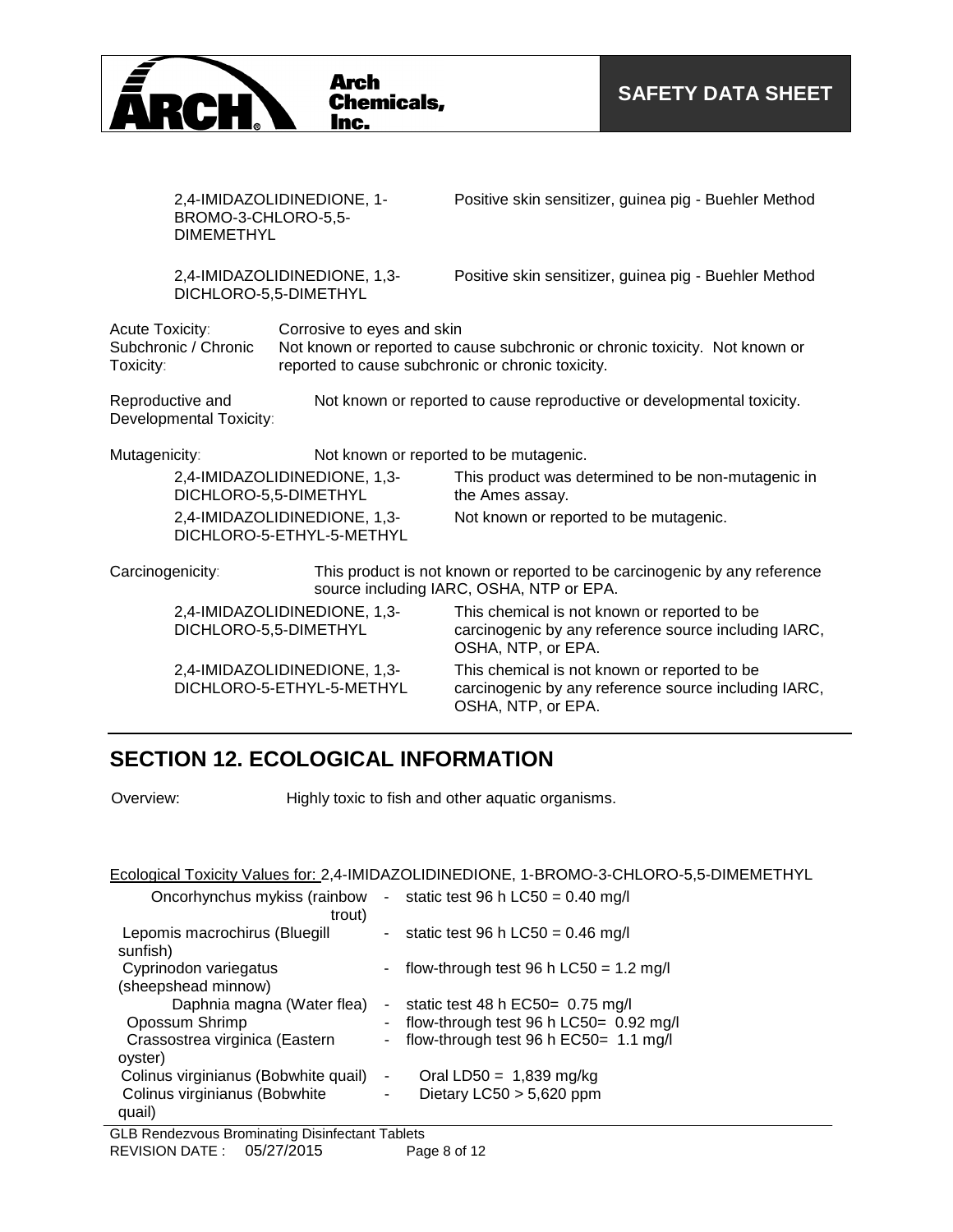

Anas platyrhynchos (Mallard duck) - Dietary LC50 > 5,000 ppm

### **SECTION 13. DISPOSAL CONSIDERATIONS**

**CARE MUST BE TAKEN TO PREVENT ENVIRONMENTAL CONTAMINATION FROM THE USE OF THE MATERIAL. THE USER OF THE MATERIAL HAS THE RESPONSIBILITY TO DISPOSE OF UNUSED MATERIAL, RESIDUES AND CONTAINERS IN COMPLIANCE WITH ALL RELEVANT LOCAL, STATE AND FEDERAL LAWS AND REGULATIONS REGARDING TREATMENT, STORAGE AND DISPOSAL FOR HAZARDOUS AND NONHAZARDOUS WASTES.** 

| Waste Disposal Summary:        | If this product becomes a waste, it meets the criteria of a hazardous<br>waste as defined under 40 CFR 261 and would have the following<br>EPA hazardous waste number: D001. |  |  |
|--------------------------------|------------------------------------------------------------------------------------------------------------------------------------------------------------------------------|--|--|
| Disposal Methods:              | As a hazardous solid waste it should be disposed of in accordance<br>with local, state and federal regulations.                                                              |  |  |
| Potential US EPA Waste Codes : | D001                                                                                                                                                                         |  |  |

### **SECTION 14. TRANSPORT INFORMATION**

| DOT                       |                                      |
|---------------------------|--------------------------------------|
| UN number                 | : 3085                               |
| Description of the goods  | Oxidizing solid, corrosive, n.o.s.   |
|                           | (Halogenated hydantoins)             |
| Class                     | : 5.1                                |
| Packing group             | - III                                |
| Labels                    | : 5.1(8)                             |
| <b>Emergency Response</b> | 140                                  |
| Guidebook Number          |                                      |
|                           |                                      |
| TDG                       |                                      |
| UN number                 | : 3085                               |
| Description of the goods  | : OXIDIZING SOLID, CORROSIVE, N.O.S. |
|                           | (Halogenated hydantoins)             |
| Class                     | : 5.1                                |
| Packing group             | Ш                                    |
| Labels                    | : 5.1(8)                             |
|                           |                                      |
| <b>IATA</b>               |                                      |
| UN number                 | 3085                                 |
| Description of the goods  | Oxidizing solid, corrosive, n.o.s.   |
|                           | (Halogenated hydantoins)             |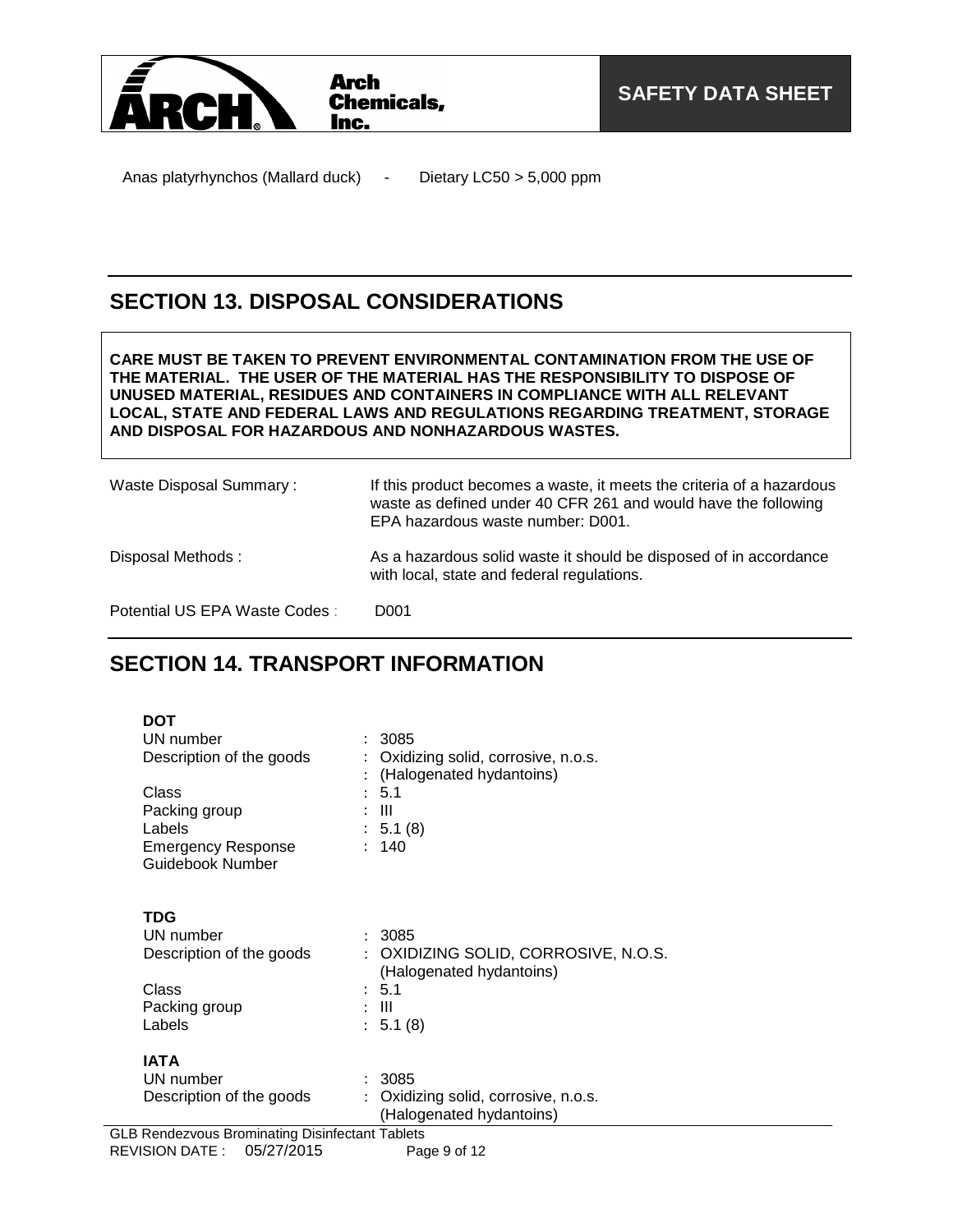

| Class<br>Packing group<br>Labels<br>Packing instruction (cargo<br>aircraft)<br>Packing instruction<br>(passenger aircraft)<br>Packing instruction<br>(passenger aircraft) | ÷ | : 5.1<br>- 111<br>5.1(8)<br>563<br>: 559<br>Y545               |
|---------------------------------------------------------------------------------------------------------------------------------------------------------------------------|---|----------------------------------------------------------------|
| <b>IMDG-CODE</b>                                                                                                                                                          |   |                                                                |
| UN number                                                                                                                                                                 |   | - 3085                                                         |
| Description of the goods                                                                                                                                                  |   | OXIDIZING SOLID, CORROSIVE, N.O.S.<br>(Halogenated hydantoins) |
| Class                                                                                                                                                                     |   | : 5.1                                                          |
| Packing group                                                                                                                                                             |   | Ш                                                              |
| Labels                                                                                                                                                                    |   | : 5.1(8)                                                       |
| EmS Number 1                                                                                                                                                              |   | $:$ F-A                                                        |
| EmS Number 2                                                                                                                                                              |   | : S-Q                                                          |
| Marine pollutant                                                                                                                                                          |   | yes                                                            |

### **SECTION 15. REGULATORY INFORMATION**

|  | <b>WHMIS Classification</b> |
|--|-----------------------------|
|--|-----------------------------|

**WHMIS Classification** : C: Oxidizing Material D1B: Toxic Material Causing Immediate and Serious Toxic Effects D2B: Toxic Material Causing Other Toxic Effects

#### **EPCRA - Emergency Planning and Community Right-to-Know Act**

#### **SARA 302**

No chemicals in this material are subject to the reporting requirements of SARA Title III, Section 302.

#### **SARA 313**

This material does not contain any chemical components with known CAS numbers that exceed the threshold (De Minimis) reporting levels established by SARA Title III, Section 313.

#### **Clean Air Act**

This product does not contain any hazardous air pollutants (HAP), as defined by the U.S. Clean Air Act Section 12 (40 CFR 61).

This product does not contain any chemicals listed under the U.S. Clean Air Act Section 112(r) for Accidental Release Prevention (40 CFR 68.130, Subpart F).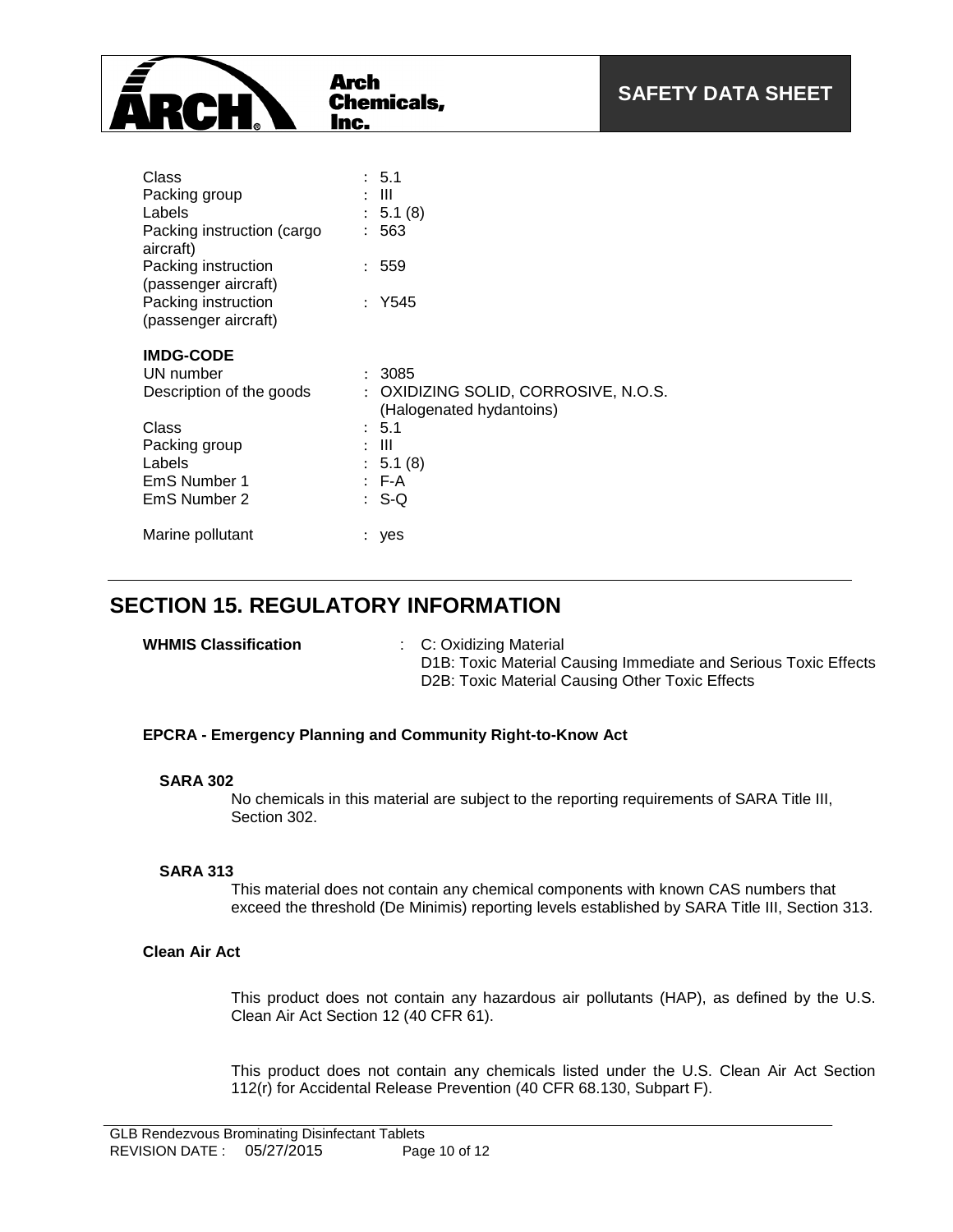

This product does not contain any chemicals listed under the U.S. Clean Air Act Section 111 SOCMI Intermediate or Final VOC's (40 CFR 60.489).

#### **Clean Water Act**

This product does not contain any Hazardous Substances listed under the U.S. CleanWater Act, Section 311, Table 116.4A.

This product does not contain any Hazardous Chemicals listed under the U.S. CleanWater Act, Section 311, Table 117.3.

This product does not contain any toxic pollutants listed under the U.S. Clean Water Act Section 307

#### **US State Regulations**

#### **Massachusetts Right To Know**

|                                 | 1,3-dichloro-5,5-<br>dimethylhydantoin                       | 118-52-5   |
|---------------------------------|--------------------------------------------------------------|------------|
| Pennsylvania Right To Know      |                                                              |            |
|                                 | 1-bromo-3-chloro-5,5-<br>dimethylimidazolidine-2,4-<br>dione | 16079-88-2 |
|                                 | 1,3-dichloro-5,5-<br>dimethylhydantoin                       | 118-52-5   |
|                                 | 1,3-dichloro-5-ethyl-5-<br>methylimidazolidine-2,4-<br>dione | 89415-87-2 |
| <b>New Jersey Right To Know</b> |                                                              |            |
|                                 | 1-bromo-3-chloro-5,5-<br>dimethylimidazolidine-2,4-<br>dione | 16079-88-2 |
|                                 | 1,3-dichloro-5,5-<br>dimethylhydantoin                       | 118-52-5   |
|                                 | 1,3-dichloro-5-ethyl-5-<br>methylimidazolidine-2,4-<br>dione | 89415-87-2 |

#### **California Prop 65**

This product does not contain any chemicals known to State of California to cause cancer, birth defects, or any other reproductive harm.

#### **The components of this product are reported in the following inventories:**